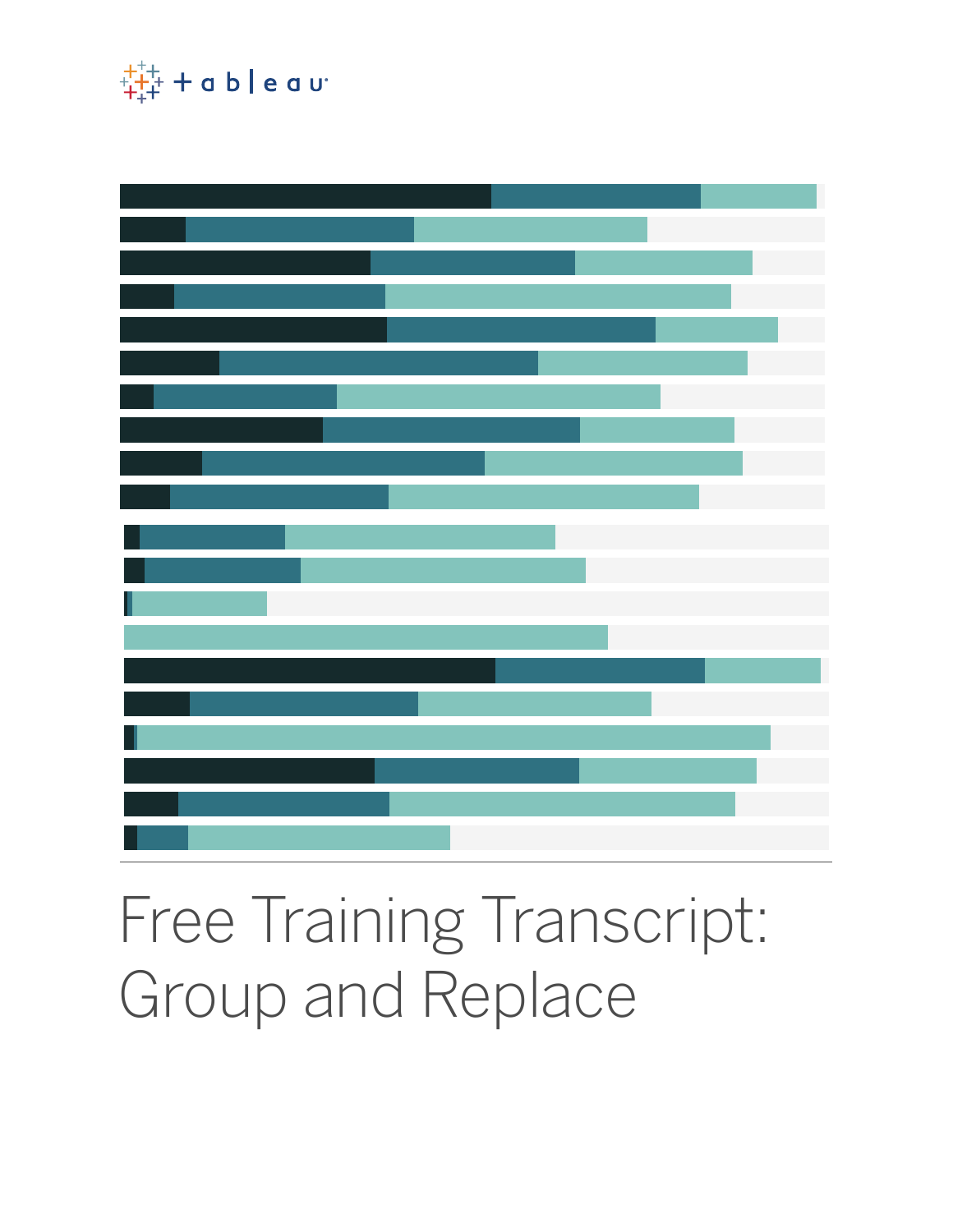Welcome to this video on the Group and Replace feature in Tableau Prep. You can download the packaged flow file underneath the video to follow along in your own copy of Tableau Prep.

# The Context for Group and Replace

A common issue in data cleanliness is the presence of multiple values that should be a single value, such as GB and Great Britain. To deal with this in Tableau Prep, we can leverage the Group and Replace feature in a cleaning step. This feature allows us to group multiple values and replace them with a single value--essentially realiasing.

To begin, we're on a cleaning step in the flow. In the profile pane, we can see the fields in this data set. This is clearly nonsense data to illustrate a feature, not data we should try to analyze.

# Manual Selection

The Airbnb listings field displays a common data cleanliness issue--inconsistencies of how a specific piece of information is captured. Here, the room information (bedroom or bathroom) was recorded multiple different ways. There's no easy way to programatically remap these to be consistent, so we'll do a manual group and replace.

First, we'll click on the card for the Airbnb listings field and open the menu. Under Group and Replace, we'll choose Manual Selection. Whatever we select first will become the replacing value--we'll use "bath". With that replacing value selected, the right side of the editor will display the remaining values. Select all the values that should be grouped under the replacing value.

The left side of the editor will display a preview of the new values for the field--with a grouping paperclip icon beside bath, indicating it's a grouped value.

Let's do the same thing for "bed". Select it on the left, and choose the values to be grouped from the right. We can see at the top on the right side, the grouping value's checkmark is greyed out, but the others can be toggled, allowing us to remove them from the group if desired. Since we took something out of the bath group, when we removed it from "bed", it's now an ungrouped value. Let's add it back to "bath". Click the "bath" bar to the left, and add it back to the group.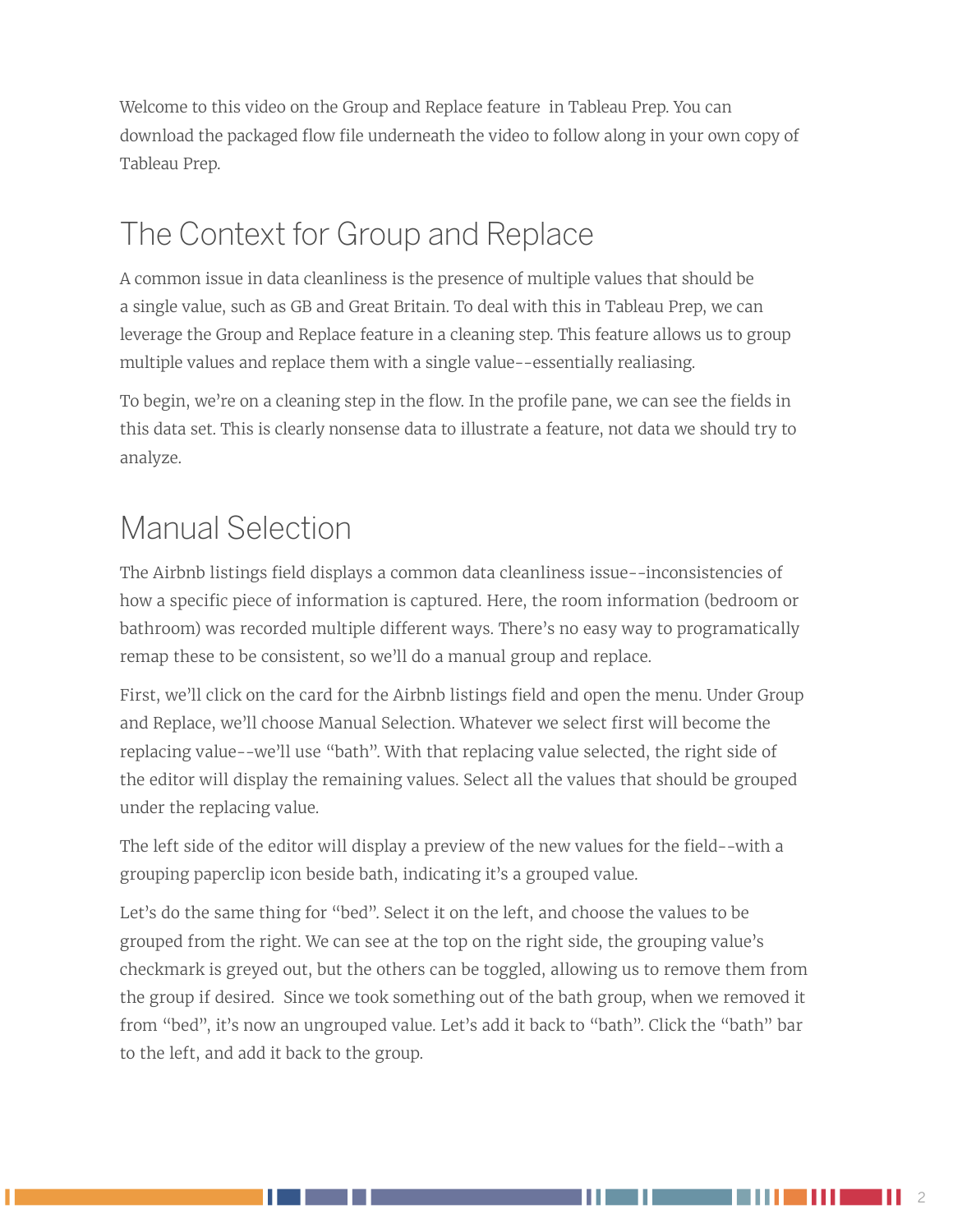# Out of Domain Values

It's worth noting that if we were to refresh this data and a new value, such as "beds", popped up in this field, it would not be added to any group. If we want to make sure that "beds" is added to the "bed" group--even though it's currently not present in the domain of the data--we can manually add it. Over in the left side of the editor, click the plus icon. We can now type in a net new value--BEDS. It shows with a red dot, indicating it's outside the domain, but otherwise it functions the same as any other value. If we click back into the "bed" group, we can add the new, red-dot BEDS value.

Now if the data is refreshed and "BEDS" shows up in the field, when the flow is run, that value will be grouped appropriately.

#### Fuzzy Matching Algorithms - Pronunciation

Manual Selection is good for instances where incorrect values are irregular or fairly different from the desired value. However, there are two options that apply algorithms to help group values.

In the Misspellings column, we have four commonly misspelled words and several variations for each word. In each instance, the incorrect versions are at least approximately pronounced the same way as the correct spelling. This is the kind of error a spell checker may catch. We can use the Pronunciation option for Group and Replace, which uses the metaphone 3 algorithm, to automatically address these misspellings.

We'll click on the card and open the menu, then select Group and Replace > Pronunciation. The grouping is automatic this time. We can see on the left of the editor the new groups. Because the correct spelling was the most common value, that is what is chosen as the replace value. If the Replace value was ever not the desired value, we can right click on the new group and select "Edit Value", then modify it to be what we want.

Clicking on a group also opens the right side of the editor and exposes the values in the group, and we can manually add to or remove from the group if desired.

# Fuzzy Matching Algorithms - Common Characters

The last Group and Replace option is Common Characters. In the Name Formatting column, we see that some of the names are listed as last-name-comma-first-name rather than the more common first name last name. We don't want to have two values for the same person, so we should group them. Common characters uses the n-gram

a ka